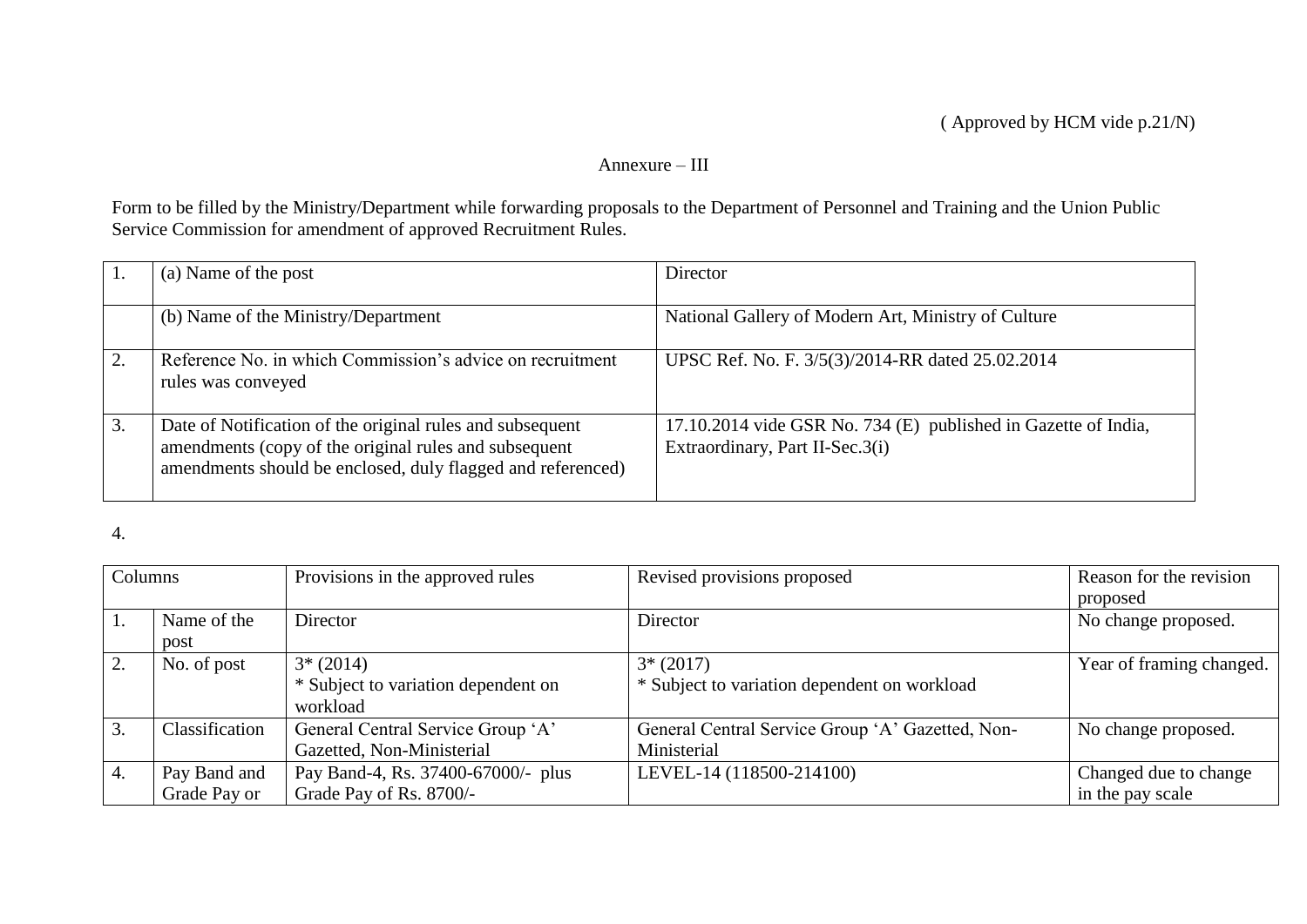|    | Pay Scale                        |                                              |                                                            |                           |
|----|----------------------------------|----------------------------------------------|------------------------------------------------------------|---------------------------|
| 5. | Whether                          | Not applicable                               | Not applicable                                             | No change proposed.       |
|    | selection post                   |                                              |                                                            |                           |
|    | or non-                          |                                              |                                                            |                           |
|    | selection post                   |                                              |                                                            |                           |
| 6. | Age limit for<br>direct recruits | Not exceeding fifty years                    | Not exceeding fifty years                                  | No change proposed        |
|    |                                  | (Relaxable for Government Servants upto      | (Relaxable for Government Servants upto five years in      |                           |
|    |                                  | five years in accordance with the            | accordance with the instructions or orders issued by the   |                           |
|    |                                  | instructions or orders issued by the Central | Central Government)                                        |                           |
|    |                                  | Government)                                  | Note: The crucial date for determining the age- limit      |                           |
|    |                                  | Note: The crucial date for determining the   | shall be the closing date for receipt of applications from |                           |
|    |                                  | age- limit shall be the closing date for     | candidates in India, (and not the closing date prescribed  |                           |
|    |                                  | receipt of applications from candidates in   | for those in Assam, Meghalaya, Arunachal Pradesh,          |                           |
|    |                                  | India, (and not the closing date prescribed  | Mizoram, Manipur, Nagaland, Tripura, Sikkim, Ladakh        |                           |
|    |                                  | for those in Assam, Meghalaya, Arunachal     | Divsion of Jammu and Kashmir State, Lahaul and Spiti       |                           |
|    |                                  | Pradesh, Mizoram, Manipur, Nagaland,         | District and Pangi Sub- Division of Chamba District of     |                           |
|    |                                  | Tripura, Sikkim, Ladakh Divsion of           | Himachal Pradesh, Andaman and Nicobar Islands or           |                           |
|    |                                  | Jammu and Kashmir State, Lahaul and          | Lakshadweep).                                              |                           |
|    |                                  | Spiti District and Pangi Sub- Division of    |                                                            |                           |
|    |                                  | Chamba District of Himachal Pradesh,         |                                                            |                           |
|    |                                  | Andaman and<br>Nicobar Islands or            |                                                            |                           |
|    |                                  | Lakshadweep).                                |                                                            |                           |
| 7. | Educational                      | Essential:                                   | Essential:                                                 |                           |
|    | and other                        |                                              |                                                            |                           |
|    | qualification                    | Masters Degree in Fine Arts or<br>(i)        | (i) Masters Degree in Fine Arts or History of Art or       |                           |
|    | required for                     | History of Art or Museology from a           | Museology from a recognized university, and                |                           |
|    | direct recruits                  | recognized university, and                   |                                                            |                           |
|    |                                  |                                              | (ii) 7 years' experience in organizing exhibitions/        |                           |
|    |                                  | (ii) 10 years' experience including research | educational activities and managing the activities of a    | Period of experience has  |
|    |                                  | work in one or more of the fields of Fine    | Museum or Gallery or teaching Museology or History of      | been kept for 7 years due |
|    |                                  | Art or History of Art out of which three     | Art or Fine Arts including research work in one or more    | to the fact that UPSC did |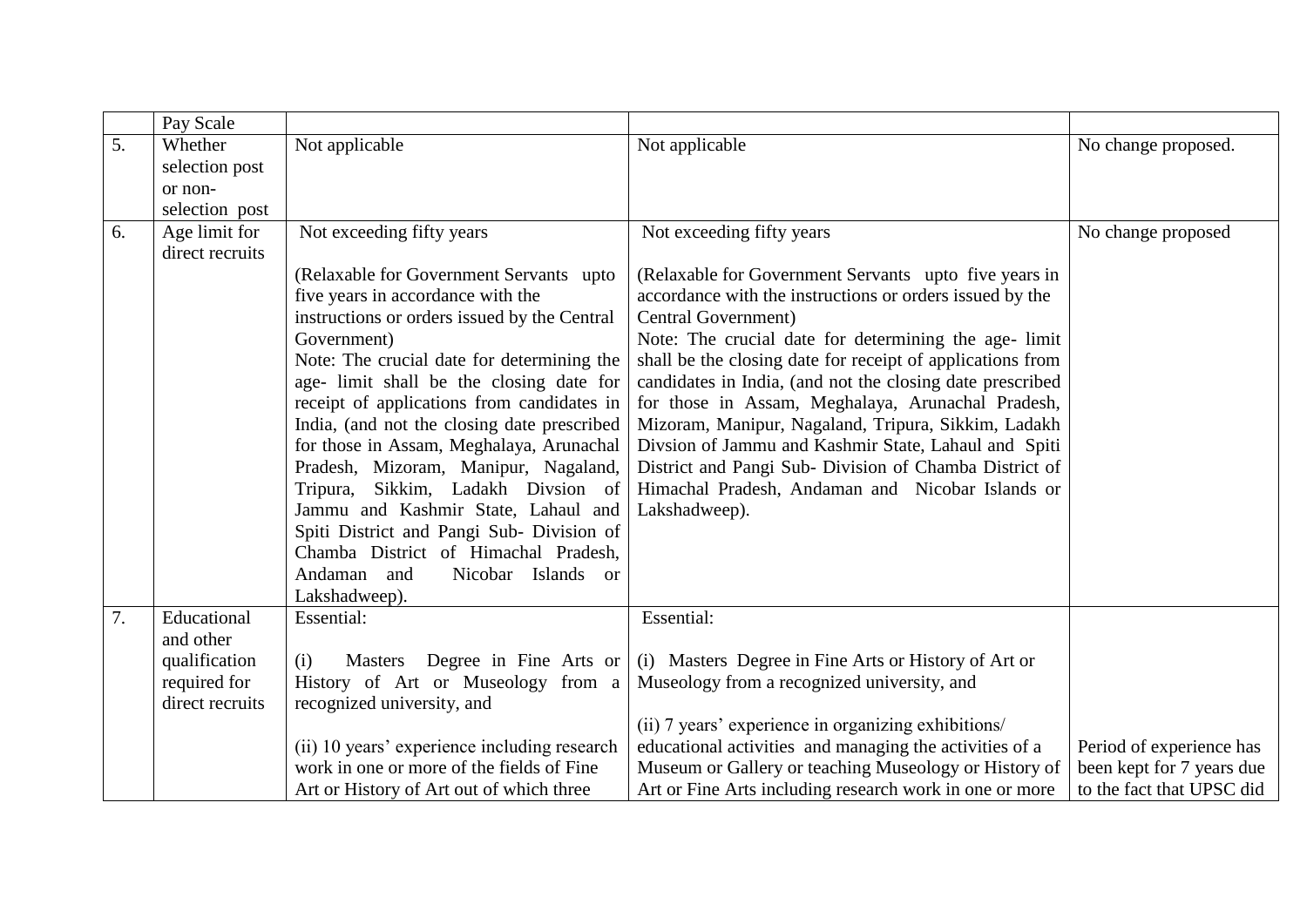| years' experience should be in                | of the fields of Fine Art or History of Art.              | not find any suitable      |
|-----------------------------------------------|-----------------------------------------------------------|----------------------------|
| administrative matters                        | (iii) 3 years administrative experience in a responsible  | candidate for the post     |
|                                               | capacity.                                                 | even under Direct          |
| Desirable:                                    |                                                           | Recruitment. Further for   |
|                                               | Note: In absence of (iii) above, the candidate so         | broadening the field of    |
| Master's degree in Public Administration      | selected for the post will be required to obtain and pass | selection teaching         |
| or Master's Degree in Business                | a training on Administrive and Finance matter from        | experience and             |
| Administration from a recognised              | ISTM or similar institution for a period of at least 4    | experience in managing     |
| university.                                   | weeks meant for Deputy Secretary of CSS.                  | the activities of a        |
| Note 1: Qualifications are relaxable at the   |                                                           | Museum or Gallery has      |
| discretion of the Union Public Service        | Desirable:                                                | also been added.           |
| Commission, for reasons to be recorded in     |                                                           |                            |
| writing, in case of candidates otherwise      | 1. Master's degree in Public Administration or Master's   | A large number of          |
| well qualified.                               | Degree in Business Administration from a recognised       | candidates having the      |
| Note 2: The qualification regarding           | university.                                               | desired level of           |
| experience is relaxable at the discretion of  | Note 1: Qualifications are relaxable at the discretion    | experience in the field of |
| the Union Public Service Commission, for      | of the Union Public Service Commission, for reasons to    | Fine Arts or History of    |
| reasons to be recorded in writing, in case of | be recorded in writing, in case of candidates otherwise   | Arts may be available in   |
| candidates belonging to the Scheduled         | well qualified.                                           | the various universities   |
| Castes or the Scheduled Tribes, if at any     | Note 2: The qualification regarding experience is         | of India, but they have    |
| stage of selection, the Union Public Service  | relaxable at the discretion of the Union Public Service   | lacking the                |
| Commission is of the opinion that             | Commission, for reasons to be recorded in writing, in     | administrative experience  |
| sufficient number of candidates from these    | case of candidates belonging to the Scheduled Castes or   | and hence it has been      |
| communities possessing the requisite          | the Scheduled Tribes, if at any stage of selection, the   | proposed that the          |
| experience are not likely to be available to  | Union Public Service Commission is of the opinion that    | candidate so selected will |
| fill up the posts reserved for them.          | sufficient number of candidates from these communities    | be given at least 4 weeks  |
|                                               | possessing the requisite experience are not likely to be  | training on                |
|                                               | available to fill up the posts reserved for them.         | Administrative and         |
|                                               |                                                           | Finance matter from        |
|                                               |                                                           | ISTM. This will also be    |
|                                               |                                                           | applicable for the         |
|                                               |                                                           | Deputationist, so that the |
|                                               |                                                           |                            |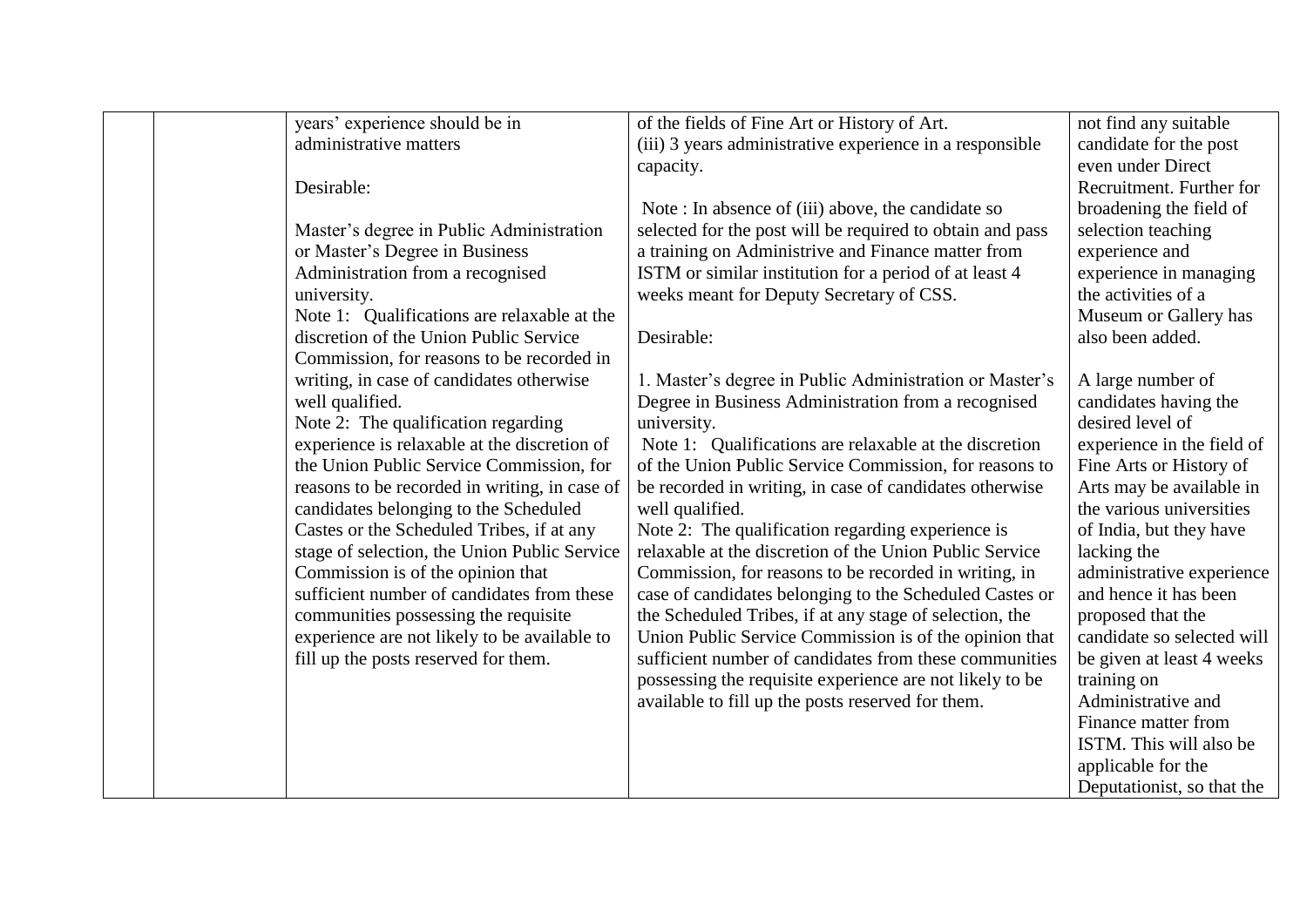|     |                                                                                                                                                |                                                                                                                                                                                                 |                                                                                                                                                                                                                                                                                                                                                                                                                                                                                                                 | incumbent can handle the<br>day to day affairs of the<br>organization.<br>Note: This change in<br>qualification will not<br>cause any problem<br>because the feeder grade<br>post is vacant.            |
|-----|------------------------------------------------------------------------------------------------------------------------------------------------|-------------------------------------------------------------------------------------------------------------------------------------------------------------------------------------------------|-----------------------------------------------------------------------------------------------------------------------------------------------------------------------------------------------------------------------------------------------------------------------------------------------------------------------------------------------------------------------------------------------------------------------------------------------------------------------------------------------------------------|---------------------------------------------------------------------------------------------------------------------------------------------------------------------------------------------------------|
| 8.  | Whether age<br>and<br>educational<br>qualification<br>prescribed for<br>directs will<br>apply in the<br>case of<br>promotees                   | Age: No<br><b>Educational Qualification: Yes</b>                                                                                                                                                | Age: No<br><b>Educational Qualification: Yes</b>                                                                                                                                                                                                                                                                                                                                                                                                                                                                | No change proposed                                                                                                                                                                                      |
| 9.  | Period of<br>probation, if<br>any                                                                                                              | 2 years for Direct recruits                                                                                                                                                                     | 2 years for Direct recruits                                                                                                                                                                                                                                                                                                                                                                                                                                                                                     | No change proposed                                                                                                                                                                                      |
| 10. | Method of<br>recruitment<br>whether by<br>direct<br>recruitment or<br>by promotion<br>or by<br>deputation /<br>absorption and<br>percentage of | 33.33 % by Composite Method<br>(Deputation (Including short term contract)<br>plus promotion,<br>66.67% by deputation (Including short<br>term contract) failing which by direct<br>recruitment | 33.33% by Composite Method [Deputation (including<br>short term contract) plus Promotion] failing which by<br><b>Contract through Search-cum-Selection Committee</b><br>under the chairmanship of Chairman/Member (UPSC)<br>with Secretary (Culture) and 3 experts drawn from the<br>relevant fields i.e. Museum or Gallery Management and<br>expertise in Modern and Contemporary Art and Fine<br>Art, to be nominated by Hon'ble Minister of Culture,<br>66.67% by Deputation (including short term contract) | Contract added in the<br>method of selection due<br>to the fact that UPSC did<br>not find any suitable<br>candidate for the post<br>both on Deputation and<br>Direct Recruitment under<br>existing RRs. |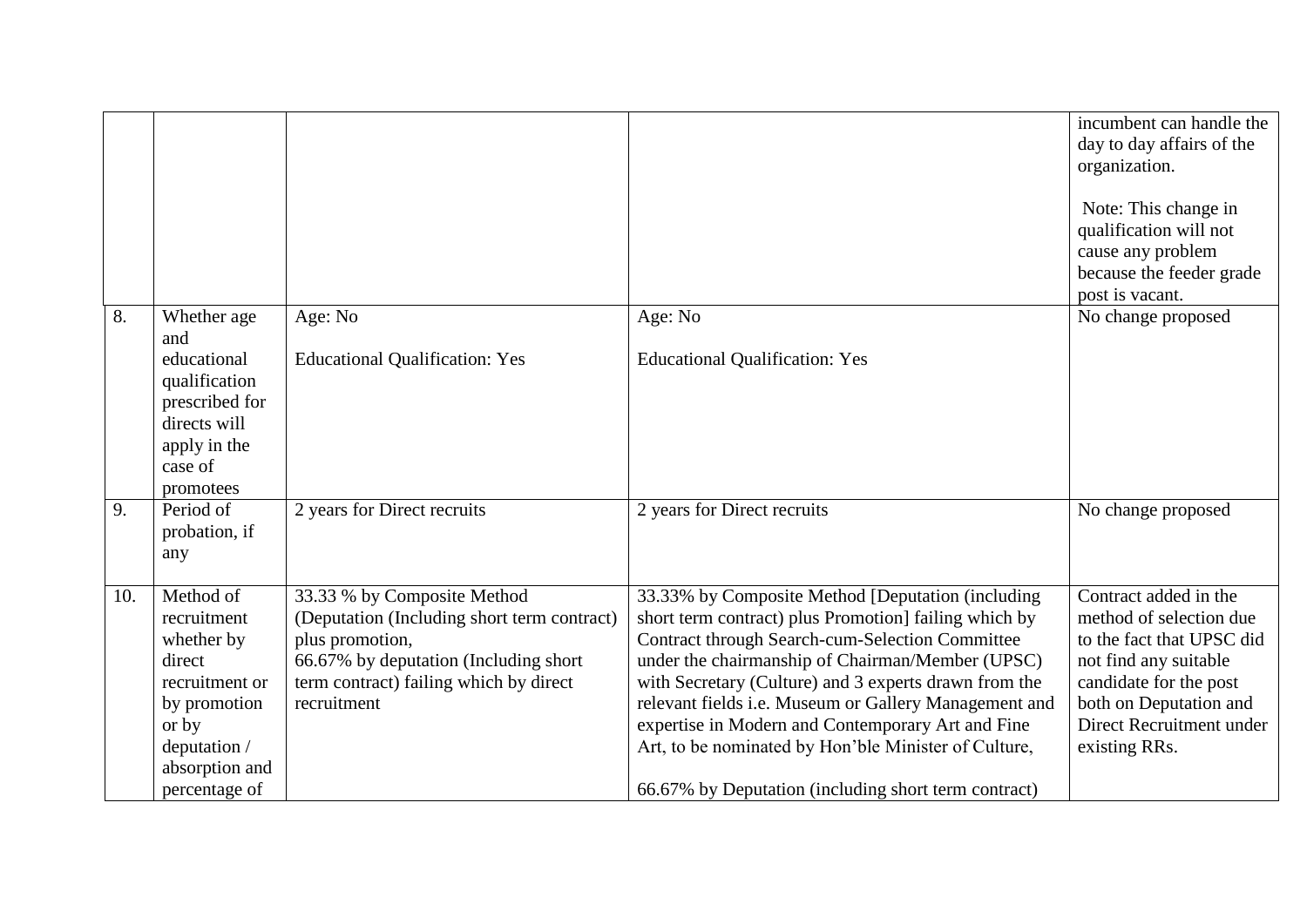|     | the posts to be |                                                | failing which by Direct Recruitment and failing both by    |                          |
|-----|-----------------|------------------------------------------------|------------------------------------------------------------|--------------------------|
|     | filled by       |                                                | <b>Contract through Search-cum-Selection Committee</b>     |                          |
|     | various         |                                                | under the chairmanship of Chairman/Member (UPSC)           |                          |
|     | methods         |                                                | with Secretary (Culture) and 3 experts drawn from the      |                          |
|     |                 |                                                | relevant fields i.e. Museum or Gallery Management and      |                          |
|     |                 |                                                | expertise in Modern and Contemporary Art and Fine          |                          |
|     |                 |                                                | Art, to be nominated by Hon'ble Minister of Culture        |                          |
| 11. | In case         | <b>Composite Method (Deputation (including</b> | I. Composite Method (Deputation (including short term      | Pay scale changed due to |
|     | recruitment by  | short term contract) plus Promotion:           | contract) plus Promotion:                                  | change in the pay scale. |
|     | promotion or    |                                                |                                                            |                          |
|     | deputation or   | Officers of the Central Government or          | Officers of the Central Government or State                |                          |
|     | absorption,     | <b>State Governments or Autonomous or</b>      | Governments or Autonomous or Statutory bodies or           |                          |
|     | grades from     | Statutory bodies or Research Institutions or   | Research Institutions or Universities or semi-             |                          |
|     | which           | Universities or semi-Government or Public      | Government or Public Sector Undertakings:-                 |                          |
|     | promotion or    | Sector Undertakings:-                          |                                                            |                          |
|     | deputation or   |                                                | a) (i) holding analogous post on regular basis in the      |                          |
|     | absorption to   | a) (i) holding analogous post on regular       | parent cadre or department; or                             |                          |
|     | be made         | basis in the parent cadre or department; or    |                                                            |                          |
|     |                 |                                                | (ii) with five years' service in the grade rendered after  |                          |
|     |                 | (ii) with five years' service in the grade     | appointment thereto on a regular basis in posts in the     |                          |
|     |                 | rendered after appointment thereto on a        | LEVEL-12 (Rs. 78800-209200) or equivalent in the           |                          |
|     |                 | regular basis in posts in the Pay Band -3,     | parent cadre or department; and                            |                          |
|     |                 | Rs. 15600-39100 plus Grade Pay of Rs.          | (b) Possessing the educational qualifications and          |                          |
|     |                 | 7600/- or equivalent in the parent cadre or    | experience as prescribed for direct recruits under         |                          |
|     |                 | department; and                                | column $(7)$ .                                             |                          |
|     |                 | (b) Possessing the educational                 |                                                            |                          |
|     |                 | qualifications and experience as prescribed    | Note 1: Departmental Deputy Director (Programme) in        |                          |
|     |                 | for direct recruits under column (7).          | the LEVEL-12 (Rs. $78800-209200$ ) with five years         |                          |
|     |                 | Note 1: Departmental Deputy Director           | regular service in the grade shall also be considered      |                          |
|     |                 | (Programme) in the Pay Band 3, Rs.             | along with outsiders and in case he or she is selected for |                          |
|     |                 | 15600-39100/- plus Grade Pay Rs. 7600 /-       | appointment to the post, the same shall be deemed to       |                          |
|     |                 | with five years regular service in the grade   | have been filled by promotion.                             |                          |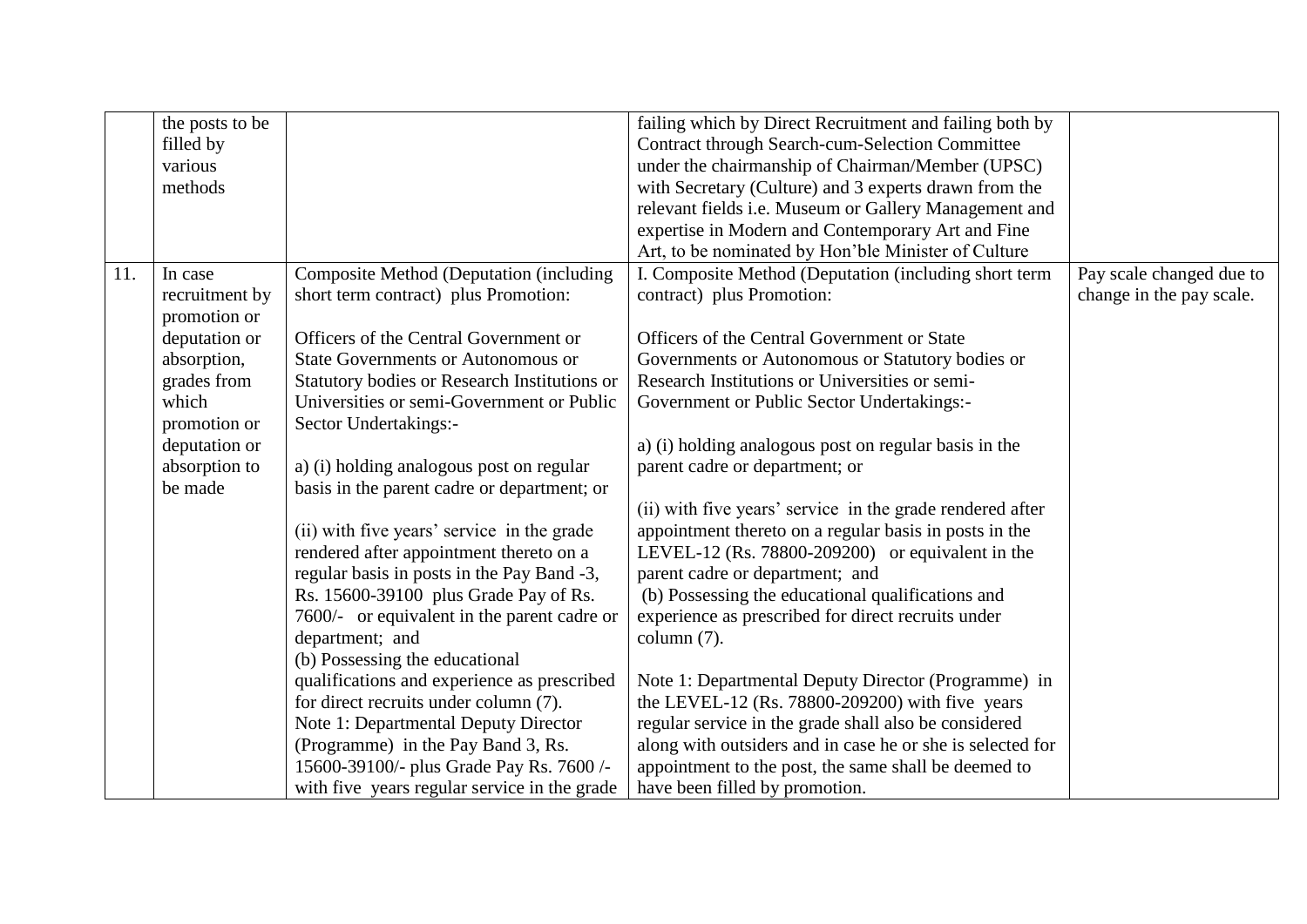| shall also be considered along with                       |                                                            |  |
|-----------------------------------------------------------|------------------------------------------------------------|--|
| outsiders and in case he or she is selected               | (The period of deputation (including short term)           |  |
| for appointment to the post, the same shall               | contract) including the period of deputation (including    |  |
| be deemed to have been filled by                          | short term contract) in another ex-cadre post held         |  |
| promotion.                                                | immediately preceding this appointment in the same or      |  |
|                                                           | some other organisation or department of the Central       |  |
| (The period of deputation (including short)               | Government shall ordinarily not to exceed five years.      |  |
| term contract) including the period of                    | The maximum age limit for appointment by deputation        |  |
| deputation (including short term                          | (including short term contract) shall not be exceeding 56  |  |
| contract) in another ex-cadre post held                   | years as on the closing date of receipt of applications).  |  |
| immediately preceding this appointment in                 |                                                            |  |
| the same or some other organisation or                    | Note: For the purpose of appointment on deputation         |  |
| department of the Central Government                      | basis, the service rendered on a regular basis by an       |  |
| shall ordinarily not to exceed five years.                | officers prior to the $1st$ January, 2006 or the date from |  |
| The maximum age limit for appointment                     | which the revised pay structure based on the $6th$ Central |  |
| by deputation (including short term                       | Pay Commission recommendation has been extended,           |  |
| contract) shall not be exceeding 56 years as              | shall be deemed to be service rendered in the              |  |
| on the closing date of receipt of                         | corresponding grade pay or pay scale extended based on     |  |
| applications).                                            | the recommendations of the Pay Commission except           |  |
|                                                           | where there has been merger of more than one pre-          |  |
| Note: For the purpose of appointment on                   | revised scale of pay into one grade with a common          |  |
| deputation basis, the service rendered on a               | Grade Pay or Pay scale and where this benefit will         |  |
| regular basis by an officers prior to the 1 <sup>st</sup> | extend only for the post (s) for which that Grade Pay or   |  |
| January, 2006 or the date from which the                  | Pay Scale is the normal replacement grade without any      |  |
| revised pay structure based on the $6th$                  | upgradation.                                               |  |
| <b>Central Pay Commission recommendation</b>              | II. On contract basis                                      |  |
| has been extended, shall be deemed to be                  |                                                            |  |
| service rendered in the corresponding                     | Persons possessing educational qualifications and          |  |
| grade pay or pay scale extended based on                  | experience as specified for direct recruits in Column (7)  |  |
| the recommendations of the Pay                            |                                                            |  |
| Commission except where there has been                    | Note 1 : The maximum age limit for appointment on          |  |
| merger of more than one pre-revised scale                 | contract basis shall not exceed sixty seven years as on    |  |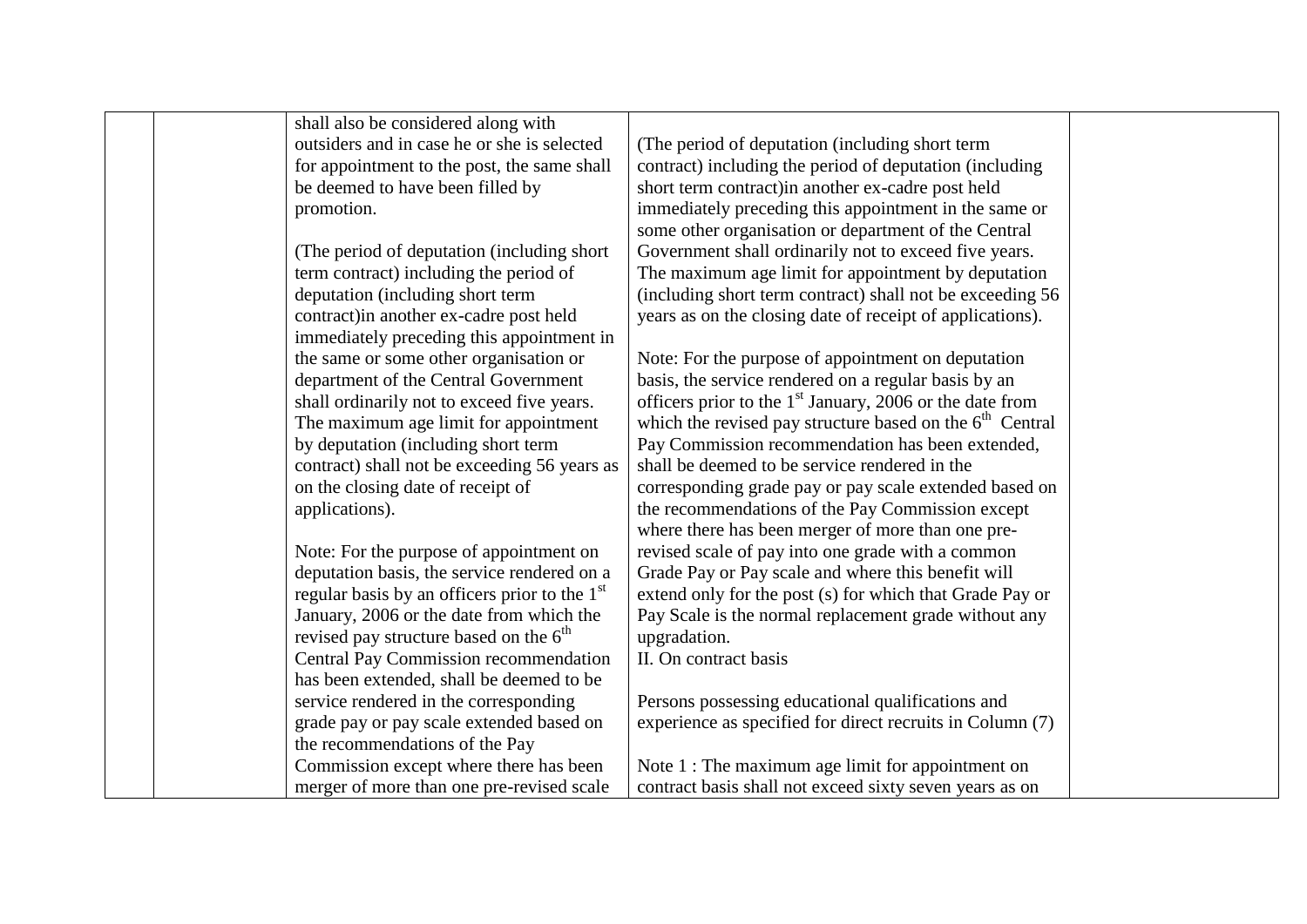|     |                                                                                   | of pay into one grade with a common           | the closing date for receipt of applications.                |                    |
|-----|-----------------------------------------------------------------------------------|-----------------------------------------------|--------------------------------------------------------------|--------------------|
|     |                                                                                   | Grade Pay or Pay scale and where this         | Note 2 : Appointment on contract basis shall be for a        |                    |
|     |                                                                                   | benefit will extend only for the post (s) for | period of three years and may be extended subject to age     |                    |
|     |                                                                                   | which that Grade Pay or Pay Scale is the      | limit of seventy years and satisfactory performance.         |                    |
|     |                                                                                   | normal replacement grade without any          | Note 3 : In case of appointment on contract basis, the       |                    |
|     |                                                                                   | upgradation.                                  | terms and conditions of service of the incumbent of the      |                    |
|     |                                                                                   |                                               | post shall be as applicable to the Group A officer of the    |                    |
|     |                                                                                   |                                               | Central Government holding analogous post.                   |                    |
| 12. | If                                                                                | Group A Departmental Confirmation             | Group A Departmental Confirmation Committee                  | No change proposed |
|     | Departmental                                                                      | Committee                                     | 1. Additional Secretary (Culture)- Chairman                  |                    |
|     | Promotion                                                                         |                                               | 2. Joint Secretary (Culture) – Member                        |                    |
|     | Committee                                                                         | Additional Secretary (Culture)- Chairman      | 3. Director General, National Gallery of Modern Art-         |                    |
|     | exists, what is                                                                   | Joint Secretary (Culture) – Member            | Member                                                       |                    |
|     | its composition                                                                   | 3. Director General, National Gallery of      | Search-Cum-Selection Committee for consideration of          |                    |
|     |                                                                                   | Modern Art-Member                             | candidates on contract:-                                     |                    |
|     |                                                                                   |                                               |                                                              |                    |
|     |                                                                                   |                                               | 1.Chairman/Member (UPSC) - Chairman                          |                    |
|     |                                                                                   |                                               | 2. Secretary (Culture)-Member                                |                    |
|     |                                                                                   |                                               | 3. Three experts drawn from the relevant fields i.e.         |                    |
|     |                                                                                   |                                               | Museum or Gallery Management and expertise in                |                    |
|     |                                                                                   |                                               | Modern and Contemporary Art and Fine Art, to be              |                    |
|     |                                                                                   |                                               | nominated by Hon'ble Minister of Culture                     |                    |
| 13. | Circumstances                                                                     | Consultation with the Union Public Service    | <b>Consultation with the Union Public Service Commission</b> | No change proposed |
|     | in which Union                                                                    | Commission necessary on each occasion.        | necessary on each occasion.                                  |                    |
|     | <b>Public Service</b>                                                             |                                               |                                                              |                    |
|     | Commission is                                                                     |                                               |                                                              |                    |
|     | to be consulted                                                                   |                                               |                                                              |                    |
|     | in making                                                                         |                                               |                                                              |                    |
|     | recruitment                                                                       |                                               |                                                              |                    |
| 5.  |                                                                                   |                                               |                                                              |                    |
|     | Name, addresses and telephone numbers of the Ministry's<br>Smt. Riddhi Mishra,    |                                               |                                                              |                    |
|     | representative with whom these proposal may be discussed, if<br>Deputy Secretary, |                                               |                                                              |                    |